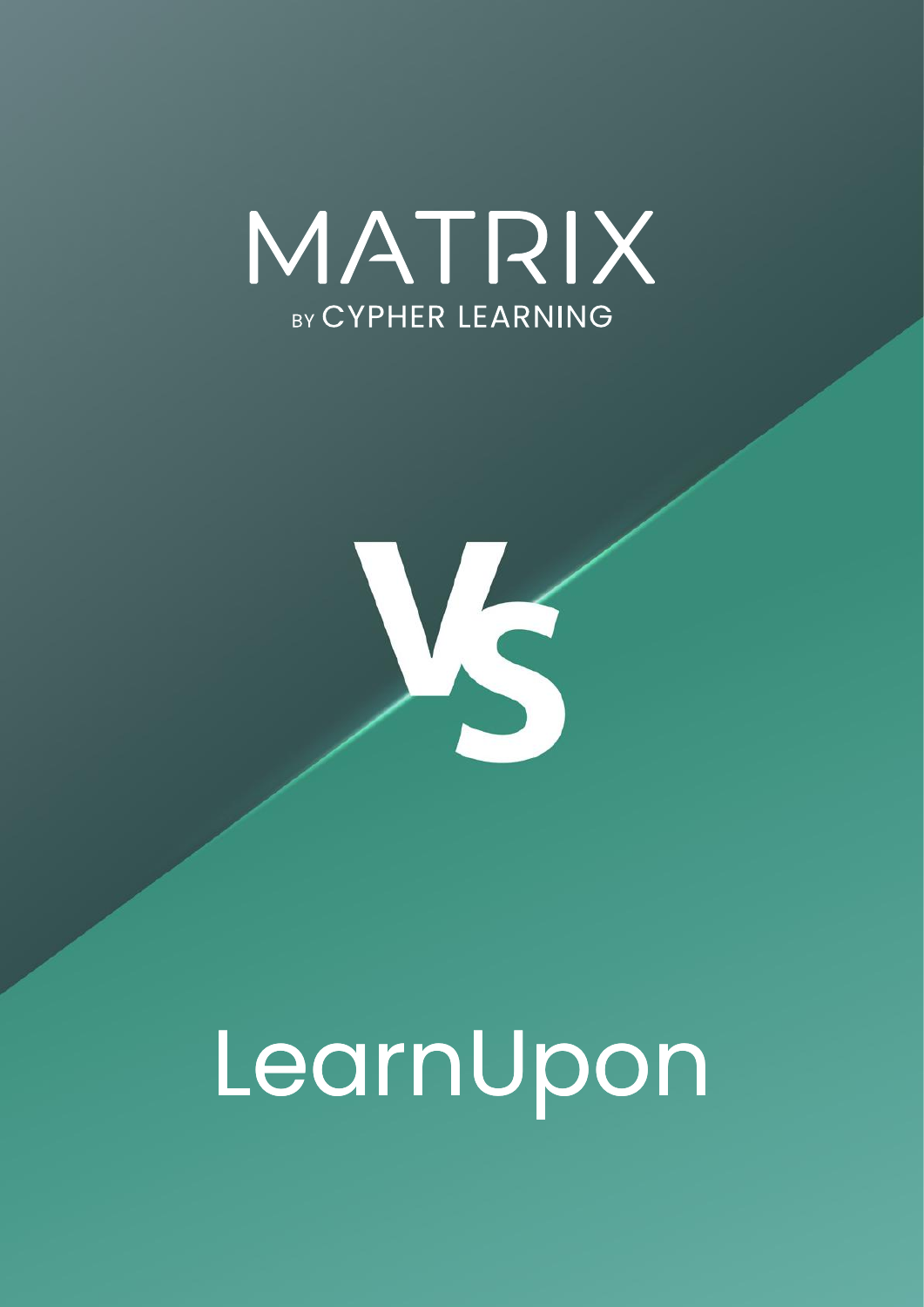### **Table of Contents**

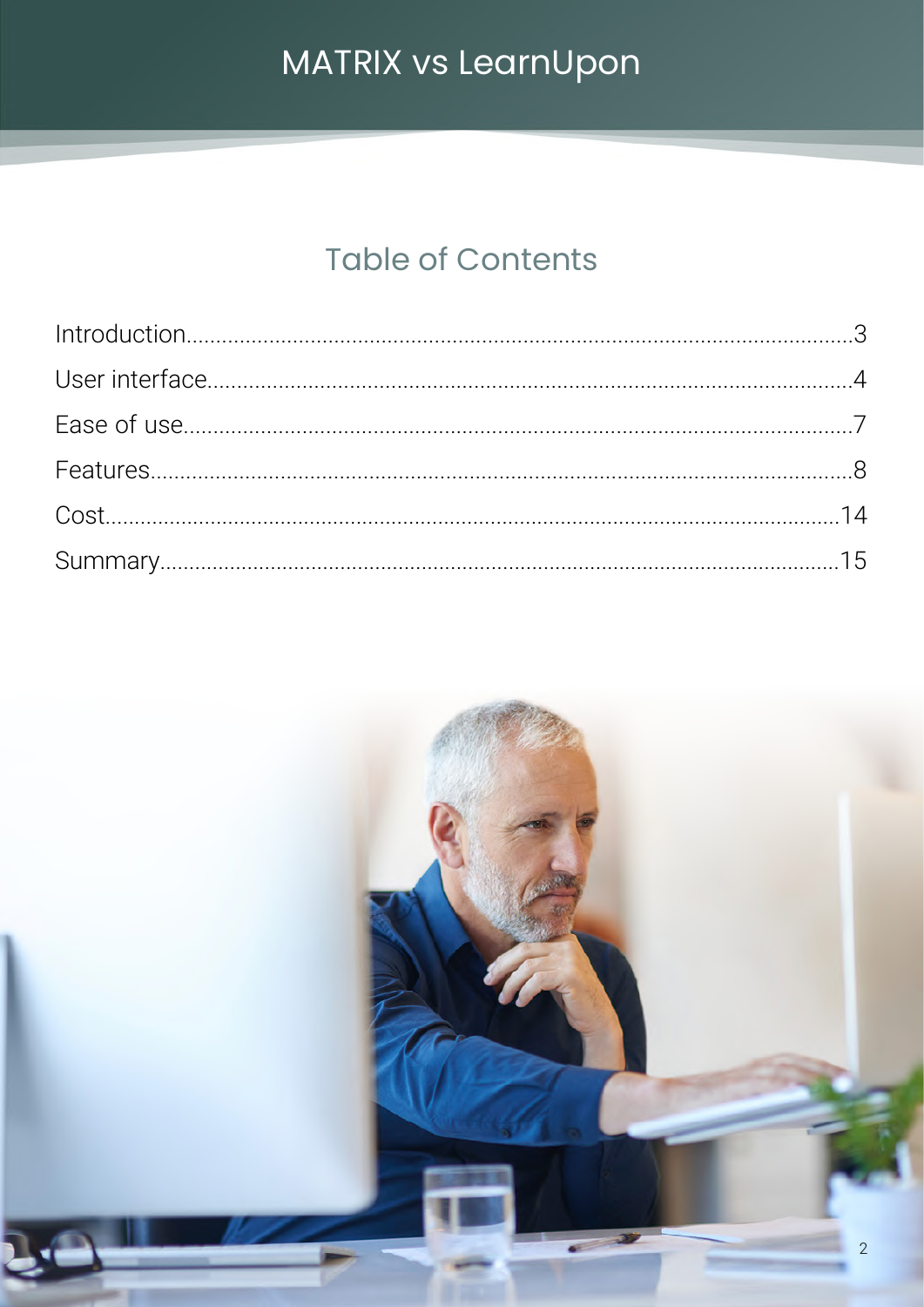### <span id="page-2-0"></span>Introduction

This is a detailed comparison between MATRIX and LearnUpon, taking into consideration the features, functionality, and cost of each platform.

MATRIX is a learning management system (LMS) for use by small and medium-sized businesses, as well as large corporations. MATRIX helps companies manage all training activities, such as creating and delivering training content, evaluating employee performance, training clients and partners, and selling online courses. MATRIX is a product of CYPHER LEARNING, a company that specializes in providing learning platforms for organizations around the world.

LearnUpon is a cloud-hosted LMS for small, medium-sized, and large businesses that need to train employees, partners, and their customers.

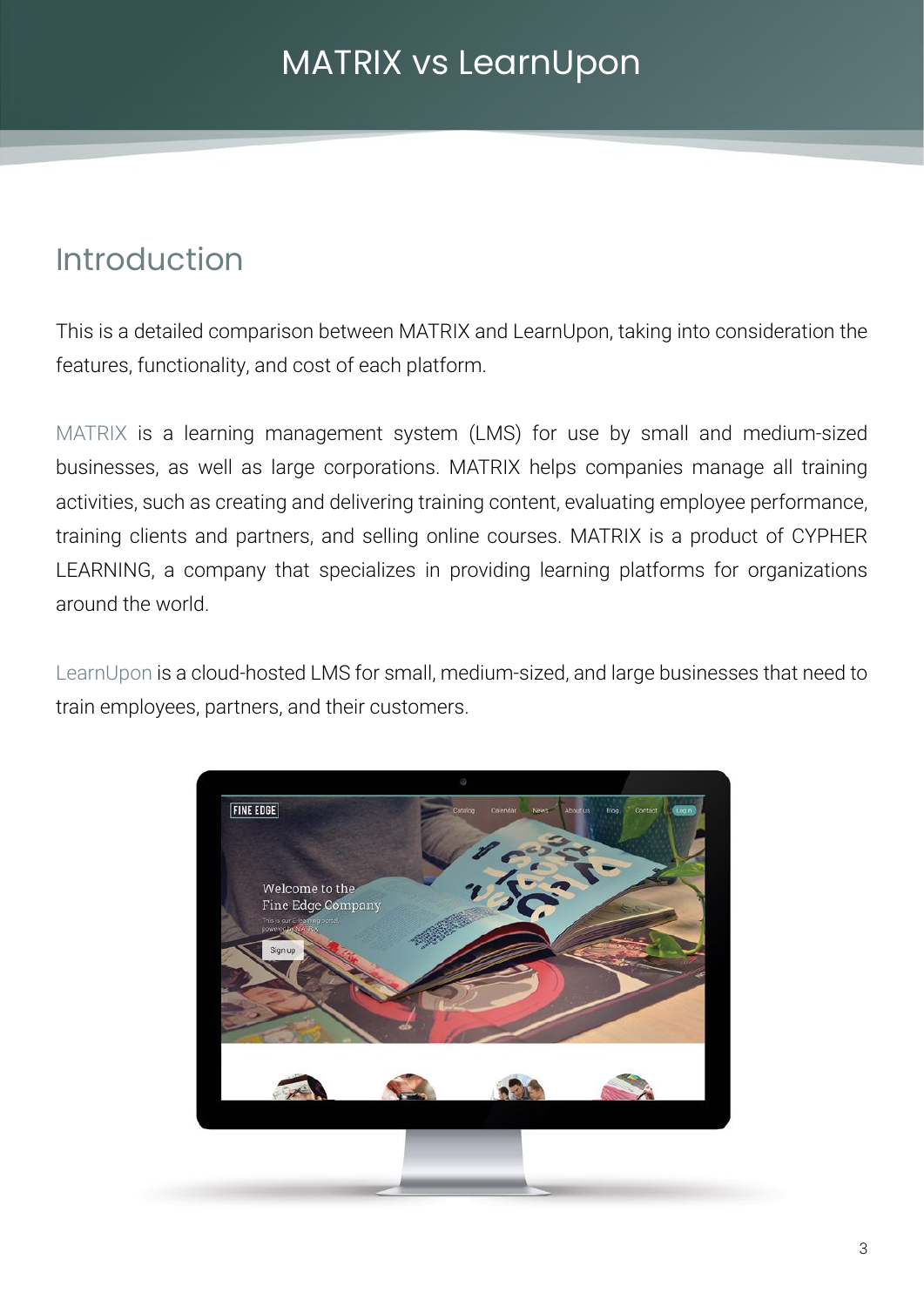### <span id="page-3-0"></span>User interface

MATRIX has an intuitive, responsive design that looks sharp and automatically adjusts based on the type of device. MATRIX provides attractive tile-based dashboards for learners, instructors, and administrators, and a graphical resources catalog. MATRIX also has a unique "activity display" feature that indicates the level of activity within courses and groups using a pulsing indicator on their tiles together with real-time widgets that scroll through the latest activities.

LearnUpon is also responsive and looks good on different screen sizes but the design is less attractive compared to MATRIX. The administrator dashboard is simplistic with quick links to the main areas such as reports, managing courses, importing users, and more. These links are grouped in editable boxes that can be re-ordered using drag-and-drop. LearnUpon also has an activity display available for learners on their dashboard but is different from the MATRIX version, it only lists the user's actions as an activity log.

Both MATRIX and LearnUpon allow administrators to change their dashboard by adding widgets that show reports, graphs, or activities. With the custom report widgets feature, MATRIX offers more customization possibilities and a better data visualization.

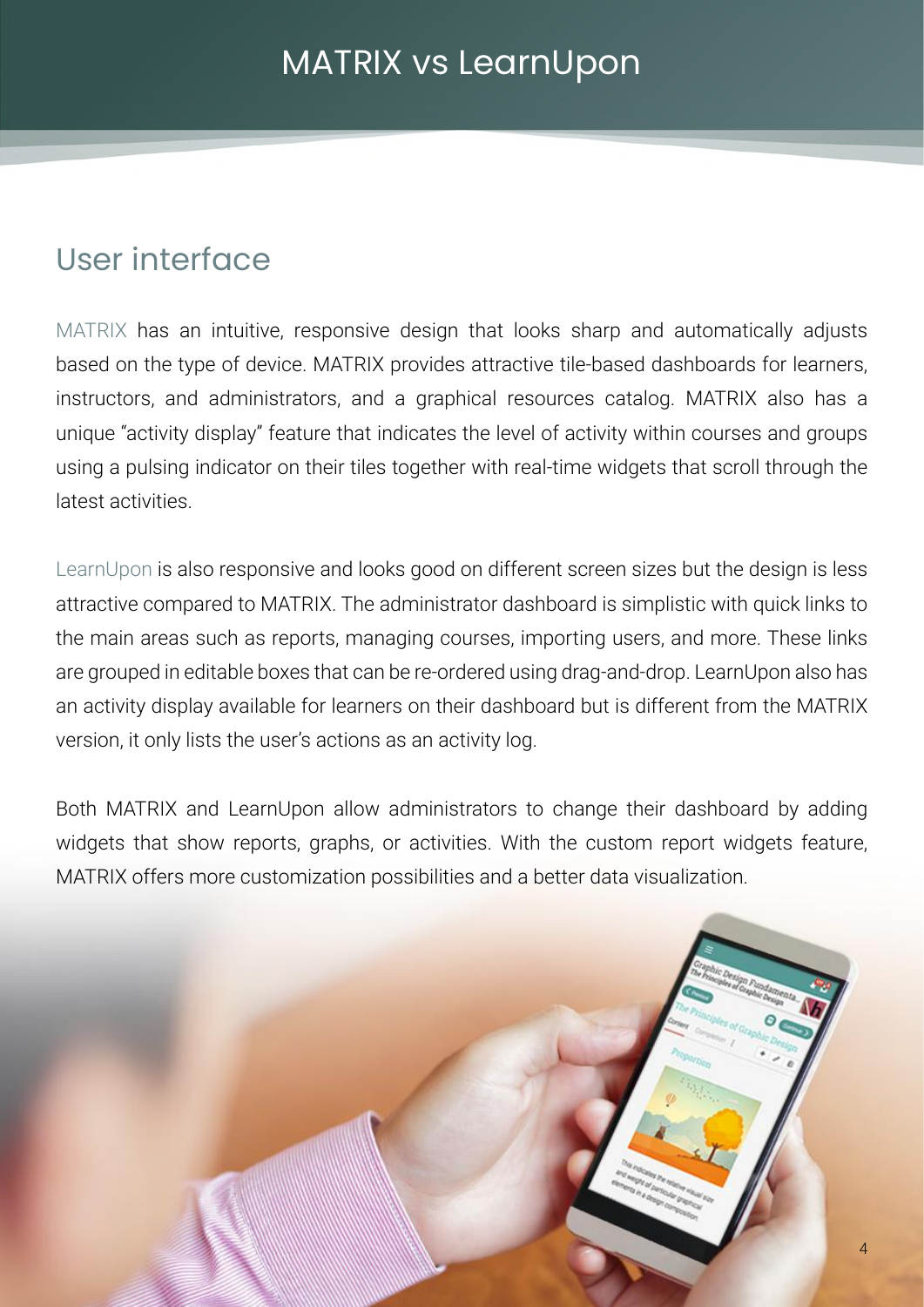MATRIX has a simple and intuitive pop-out navigation that makes it easy for users to go to any area of the platform. For example, from the instructor dashboard, you can directly click on a course tile to go to a specific course. In the LearnUpon platform, the navigation is also simple and it uses mainly the site top-bar that has tabs for the dashboard, courses, achievements, and more. Instead of the left navigation bar, LearnUpon uses a drop-down menu to access the main areas of the site. This allows the dashboard to be wider but increases the number of necessary clicks to navigate between areas.

MATRIX makes it easy to create beautiful courses and organize content, allowing users to display a row or tile layout. There is also a quick tile editor to change the image and color for each course. Each course tile can have a description and displays important information such as the number of learners, assessments to grade, quick links to the Calendar and Score grid.

The module view is similarly organized with customizable tiles that show information about badges and certificates awarded, which modules are locked, and progress icons for each module. The module view also has an accordion-style table of contents that makes navigation easier.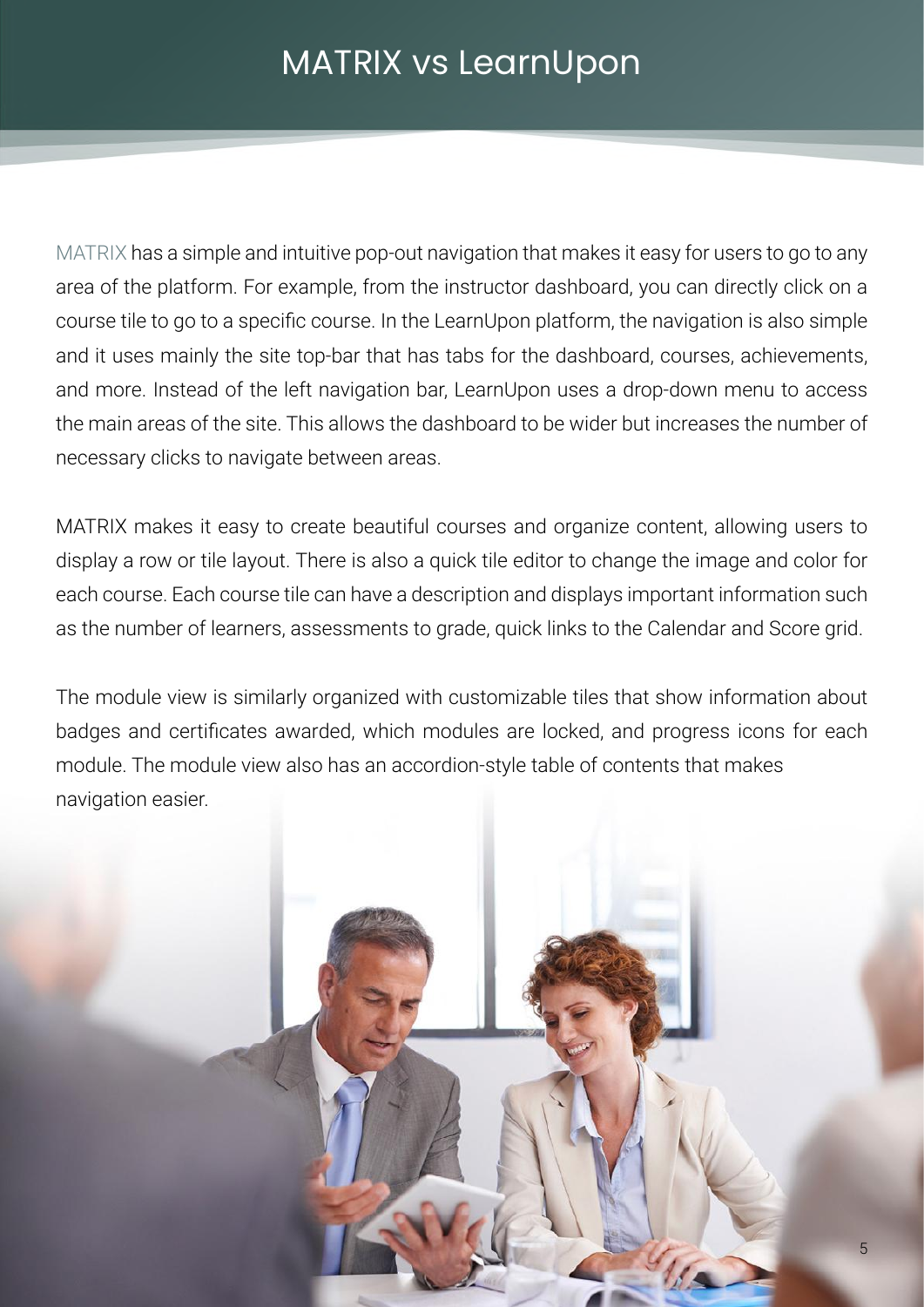In LearnUpon, the instructor's view of courses is simplistic. Courses have white tiles with basic information such as the number of modules, learners, and groups. These tiles have no images or description and they are displayed as a list that can be ordered based on a couple of selectable criteria. The "My courses" area of learners looks a bit better with a customizable carousel and course tiles that have pictures, descriptions, and indicate the learner's progress. Compared to MATRIX, the tiles are less informative and not as attractive visually.

The module's view of LearnUpon is even more simplistic without graphical tiles and a table of contents that is hard to navigate.

MATRIX offers support for 40+ languages, including right-to-left languages, and mobile apps for iOS and Android. LearnUpon supports 7 languages. It also doesn't have accessibility features such as high contrast themes or underlined links as MATRIX does, so all users can enjoy the platform.

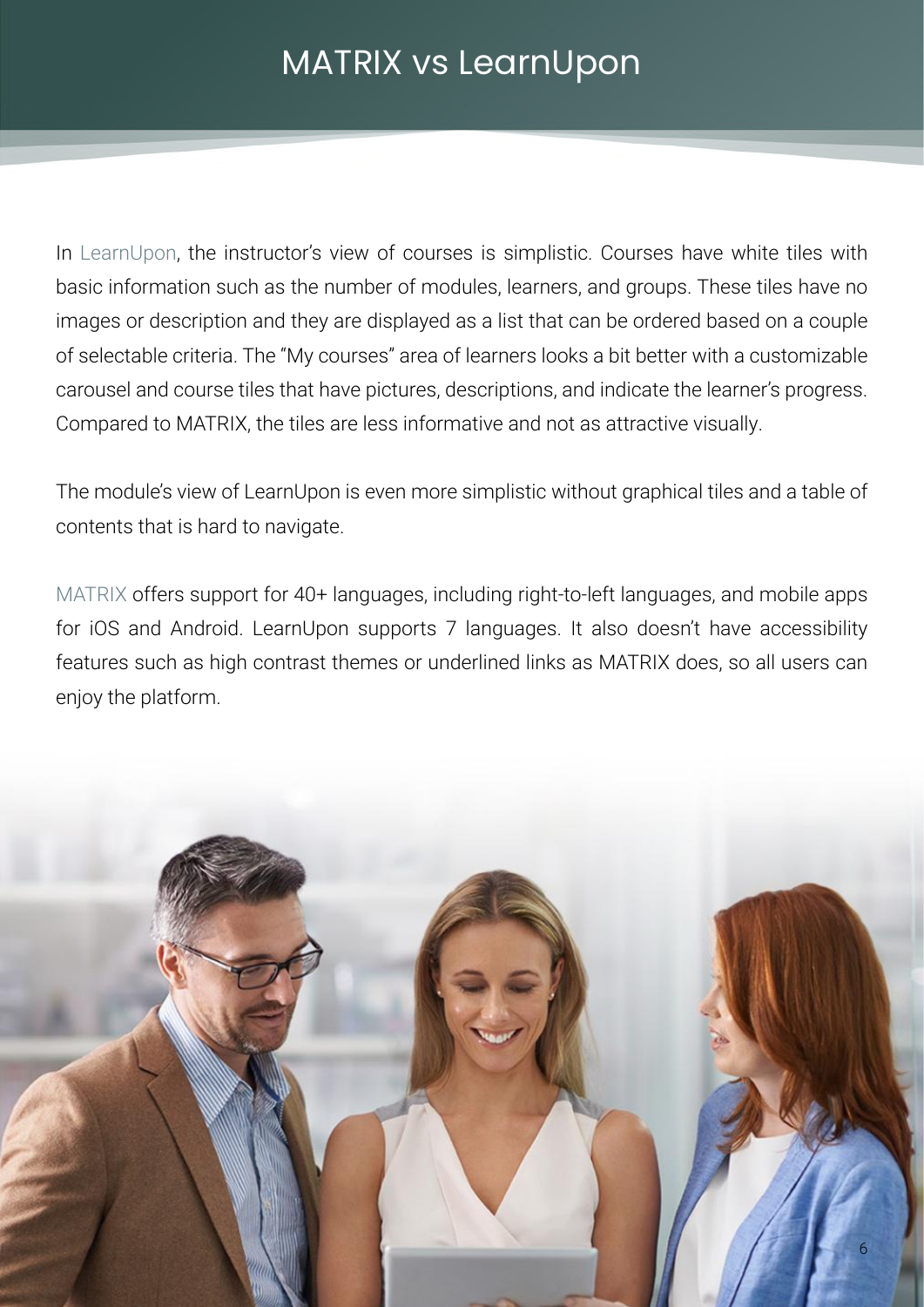### <span id="page-6-0"></span>Ease of use

MATRIX is very intuitive and easy to use. In addition, it includes an online help center with videos, getting started guides, and searchable help content. MATRIX also has a rapid response support forum where staff members typically respond to questions within 15-30 minutes during business hours 24/5.

LearnUpon also has a knowledge base with getting started articles, guides, searchable help content, and email support.

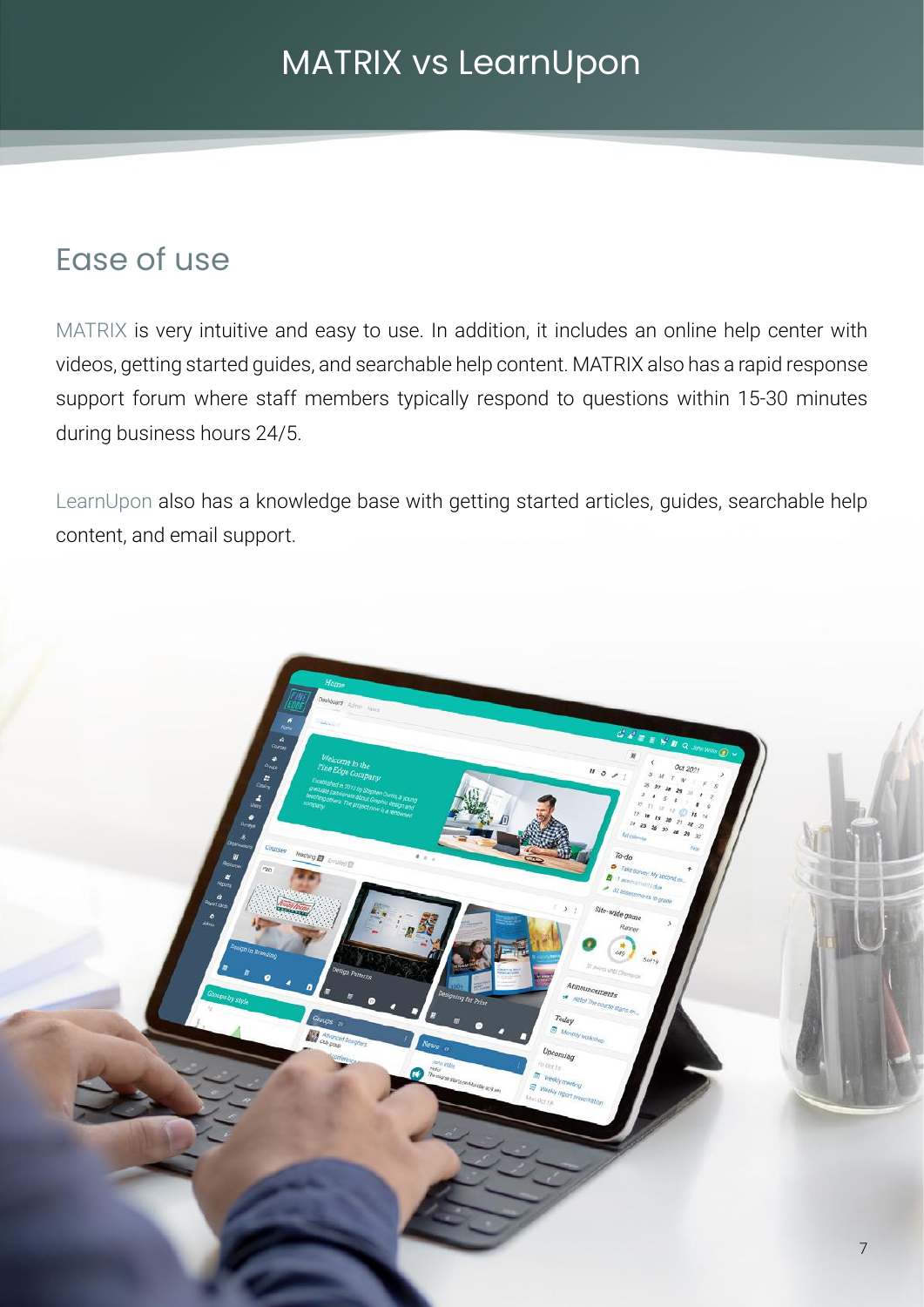### <span id="page-7-0"></span>Features

MATRIX helps companies manage all learning activities, including delivering effective training, evaluating employee performance, facilitating collaboration, or selling online courses.

LearnUpon does not include many of the essential features that companies require for training such as competency-based learning to track learners' performance, an advanced automation feature, or adaptive learning.

#### Creating courses

When adding courses and learning paths, MATRIX offers a wide range of course options to help companies deliver the type of training that they need, whether it's instructor-led, self-paced, blended, or micro learning.

LearnUpon only offers the possibility to create a course or a learning path without additional settings for the course type. When adding content to courses, instructors can add an ILT session with the location and schedule of the training session.

Also, the course configuration settings are quite limited when compared to MATRIX. Courses have fewer collaboration tools and they are missing some important features such as course automation, drip content, and more.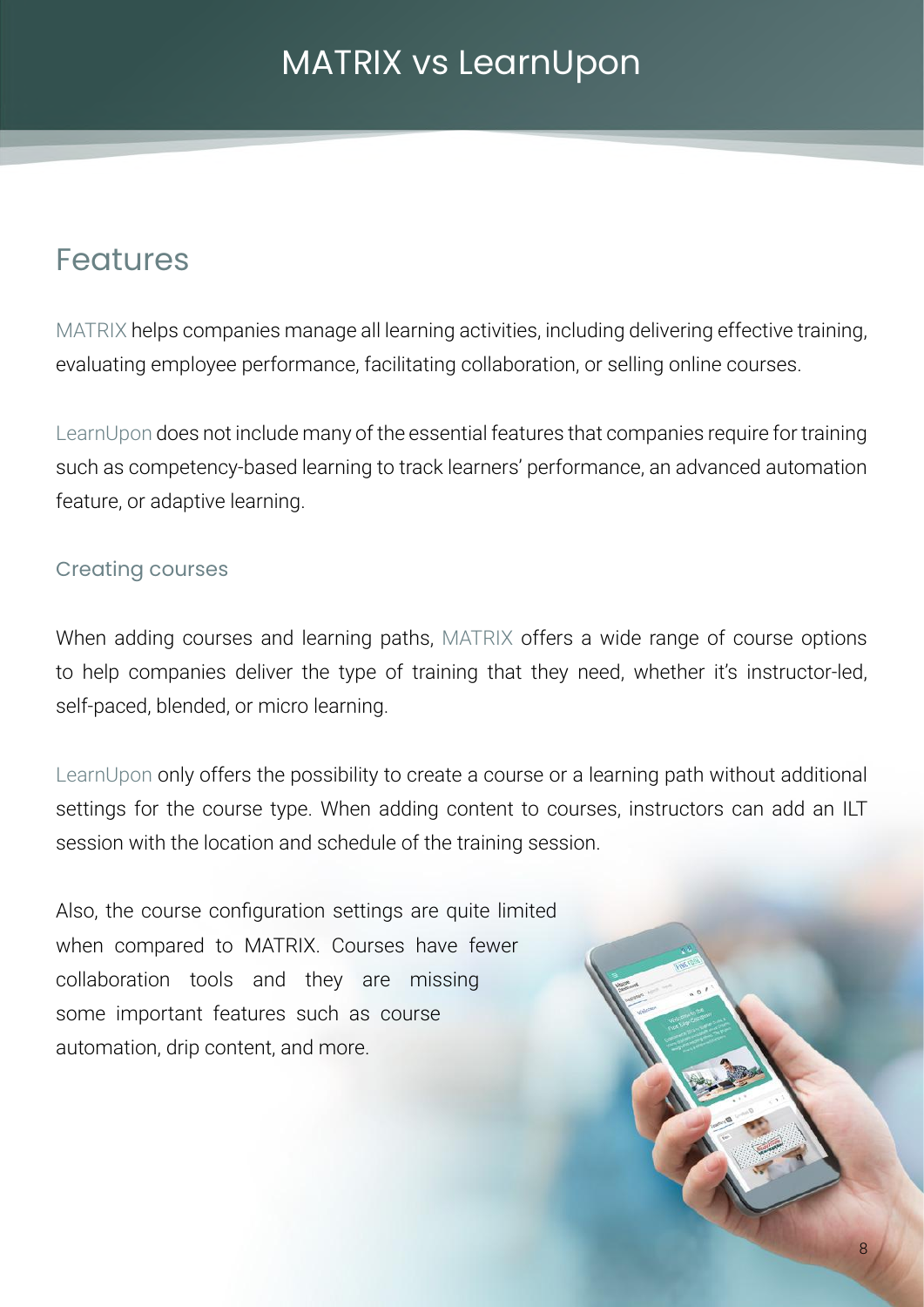#### Evaluating performance

MATRIX offers 15 types of assessments, including quizzes, surveys, Dropbox, LTI, discussions, and essays. Instructors can easily see a centralized view of learners' scores, quickly add results, and make changes through the Scores tab.

LearnUpon instructors can only evaluate learners' understanding of a course through assignments, which are essay type modules, exams, and surveys. There is no equivalent to the Scores table in LearnUpon which makes it harder to have an overview of the learners' results.

#### Tracking progress

In MATRIX, analytics allows instructors to view useful information such as the overall progress of learners and the progress of individual learners through modules, assessments, mastery, and more.

With LearnUpon, when instructors access the Enrollments area, they can see the learners' status that can be "Not started", "In progress", and "Completed". When learners have already started the course, a progress bar is displayed next to their status.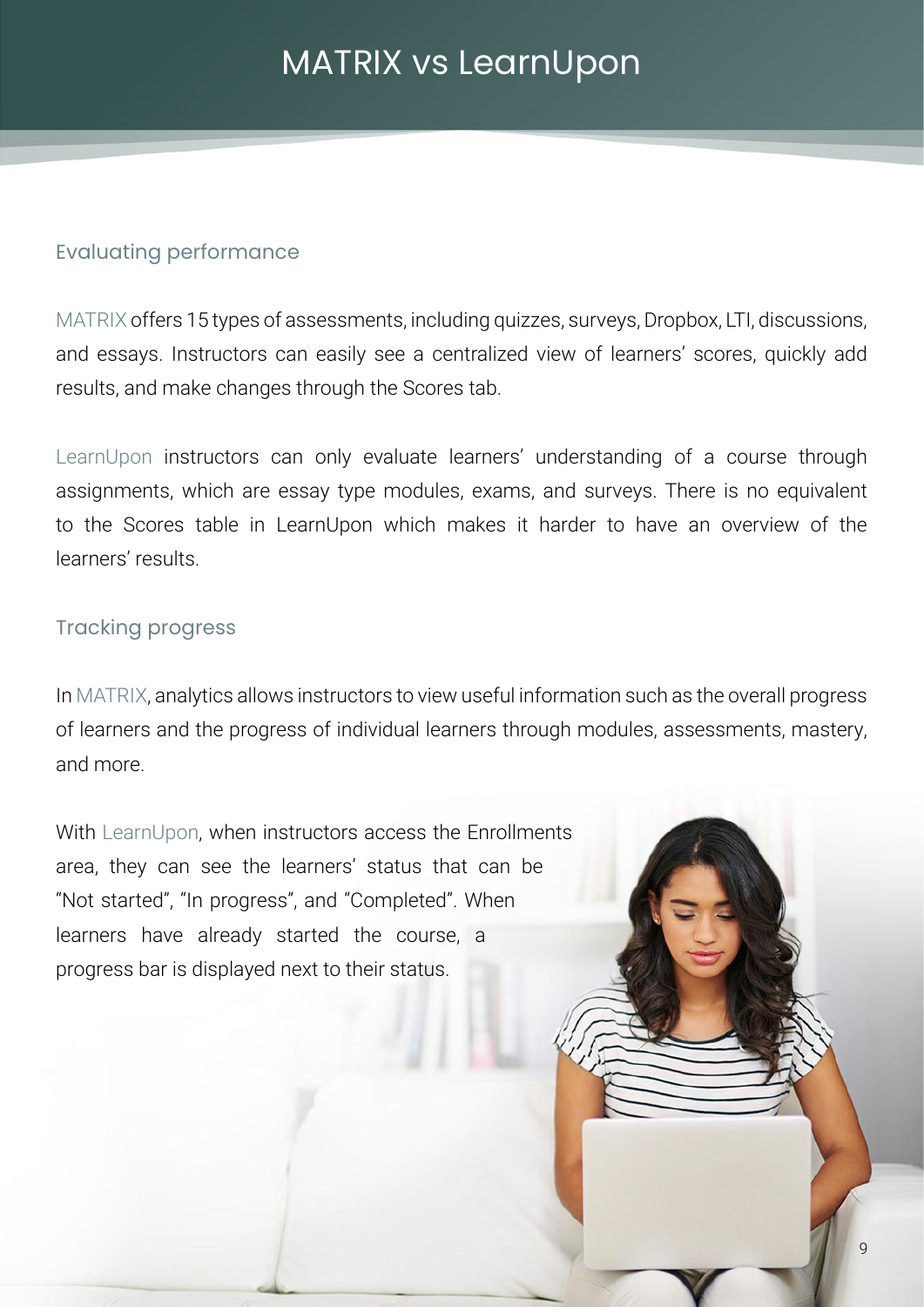#### Collaboration and communication

MATRIX makes it easy for learners and instructors to communicate, encouraging collaboration between users with tools such as chat, built-in messaging with bidirectional email integration, the option to add users as friends, forums, groups, and blogs.

LearnUpon offers only a few collaboration features in their LMS such as messages, forums, and groups. The Forums area of the LMS is simple to use and you can list topics by courses and learning paths. Compared to MATRIX the collaboration feature set is lacking important elements that could significantly improve the interaction and collaboration between learners.

#### Personalization

The MATRIX automation feature makes training and learning more flexible by allowing users to trigger actions in courses, modules, sections, scores, assessments, learning paths, goals, groups, game levels, accounts, mastery, and e-commerce.

LearnUpon lacks a comprehensive automation feature. Only simple automated actions can be defined such as awarding a badge or certificate for completing a course. For the course

10

completion action, instructors also can define a score threshold. The gamification feature of LearnUpon is also less sophisticated when it comes to awarding points and badges to learners.

In MATRIX, you can use the adaptive learning feature, which is based on automation, to dynamically personalize what content and assessments learners see in courses depending on their performance. LearnUpon doesn't have an adaptive learning feature.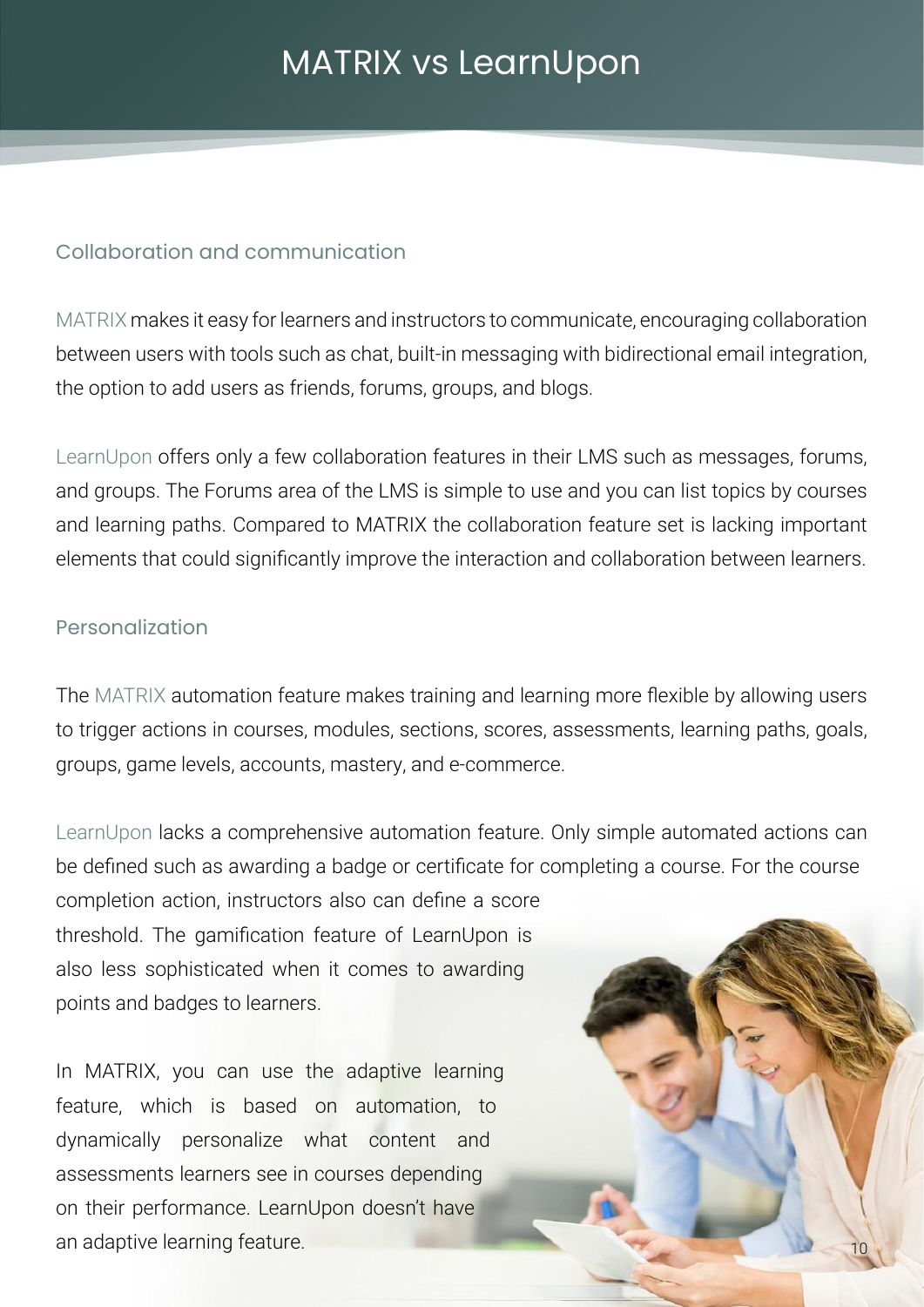#### Selling courses

MATRIX offers integrated e-commerce functionality and allows users to sell courses, learning paths, bundles, subscriptions, and digital media. MATRIX also provides a wide range of options for marketing learning content, such as course reviews, Mailchimp integration, and SEO features.

LearnUpon users that want to sell their courses to external audiences have fewer tools at their disposal. It only integrates with Paypal and Stripe as payment gateways, the Store has minimal customization options compared to the MATRIX Course Catalog, and there are no purchase actions. In addition, you cannot sell subscription plans and digital media, such as e-books, or videos through LearnUpon.

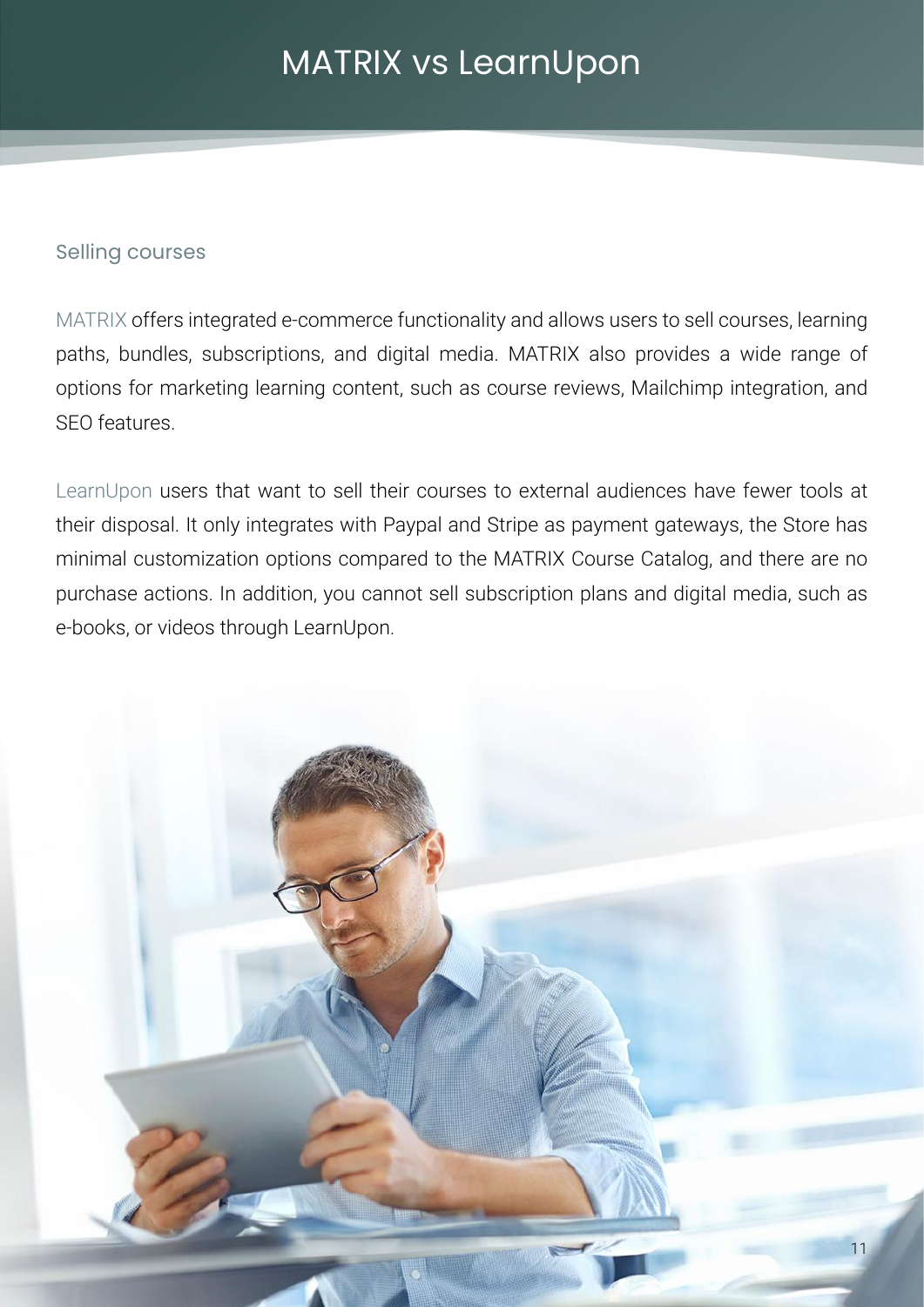Here are the features included in MATRIX that are not supported by LearnUpon:

#### User interface

- Full-screen customizable visitor portal
- Graphical resources catalog
- Terminology

#### **Content**

- Content sync
- Course templates
- Micro learning
- Adaptive learning
- Prerequisite certificates
- Drip content
- Offline mode

### **Collaboration**

- Social networking
- Built-in messaging with bidirectional email integration
- Public blog
- Public profiles
- Wikis
- Chat
- Ad-hoc reporting
- Scheduled reports
- Support for more than 40 languages
- Automatic translation of messages and forum posts
- Scores tab
- Activity display
- Graphical dashboards
- Custom terminology

- Debate, team, Dropbox, LTI, discussion, attendance, and offline assessments
- Archiving courses and learning paths
- Graphical badge builder and gallery
- Peer-reviewed assessments
- Path templates
- Mastery and competencies
- Ratings and reviews
- Accessibility features

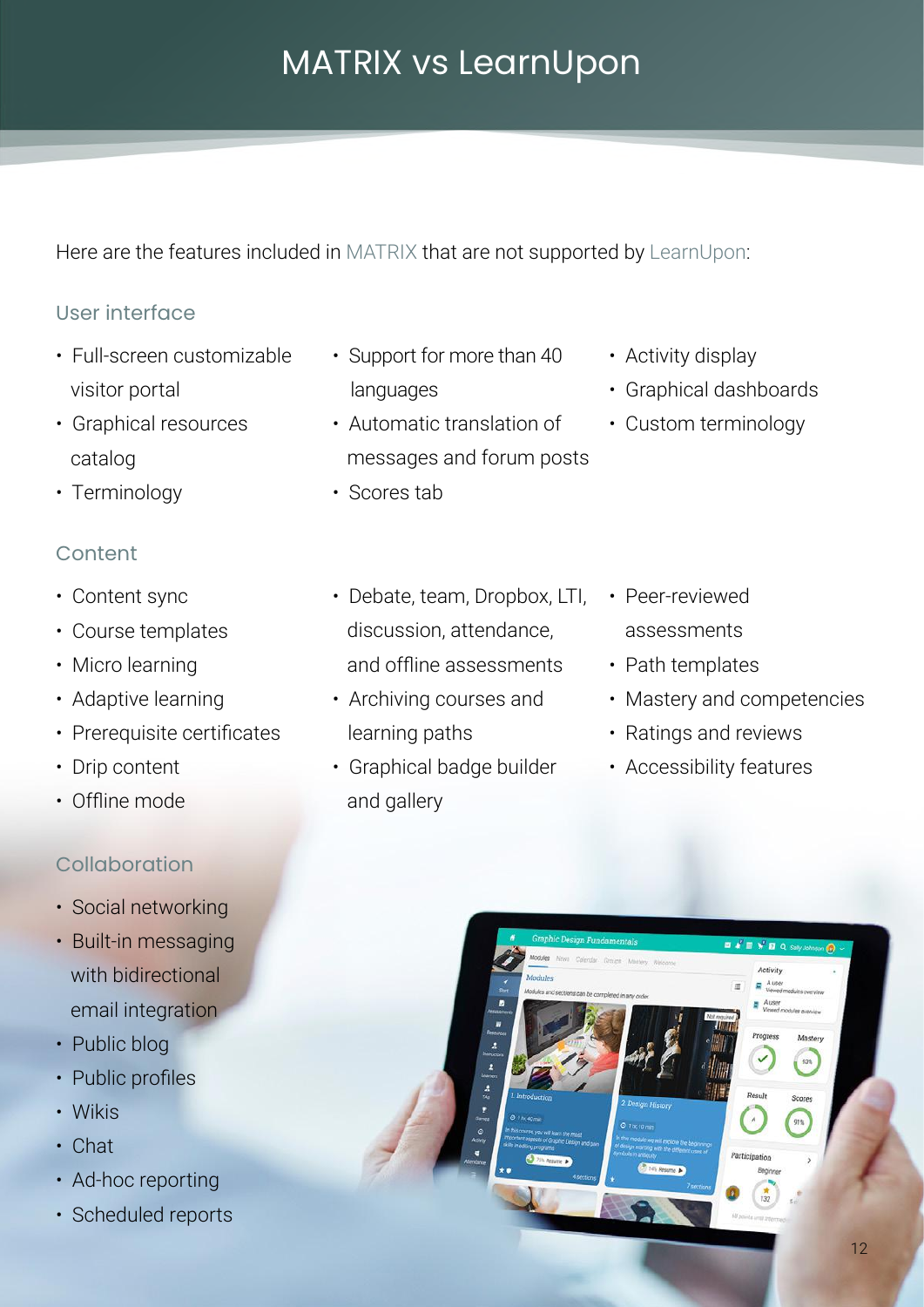#### E-commerce and marketing

- Selling digital media
- Selling subscription plans

#### • Course reviews

• Affiliate marketing

#### Integrations

- Integration with your own email server
- Mailchimp
- CCF and QTI standards

#### Web conferencing tools

- Google Meet
- Kaltura

### Payment gateways

- PayPal Payments Pro
- PayUbiz
- PayU Latam

#### **Other**

- Trash can for restoring deleted items
- Archiving learners
- Learner help desk
- Resell under your own brand
- LTI, QTI, and CCF standards
- 
- MS Immersive Reader
- Bulk discounts
- MS OneNote
- $\cdot$  Go1
- Udemy
- LinkedIn Learning



- Authorize.net
- Purchase orders



- MS Teams
- PagSeguro
- Flywire
- Super administrator, affiliate, and teaching assistant account types
- Branded mobile apps
- Use your own URL
- Waitlists

# • H5P

- 
- Panopto
	- CometChat
- 
-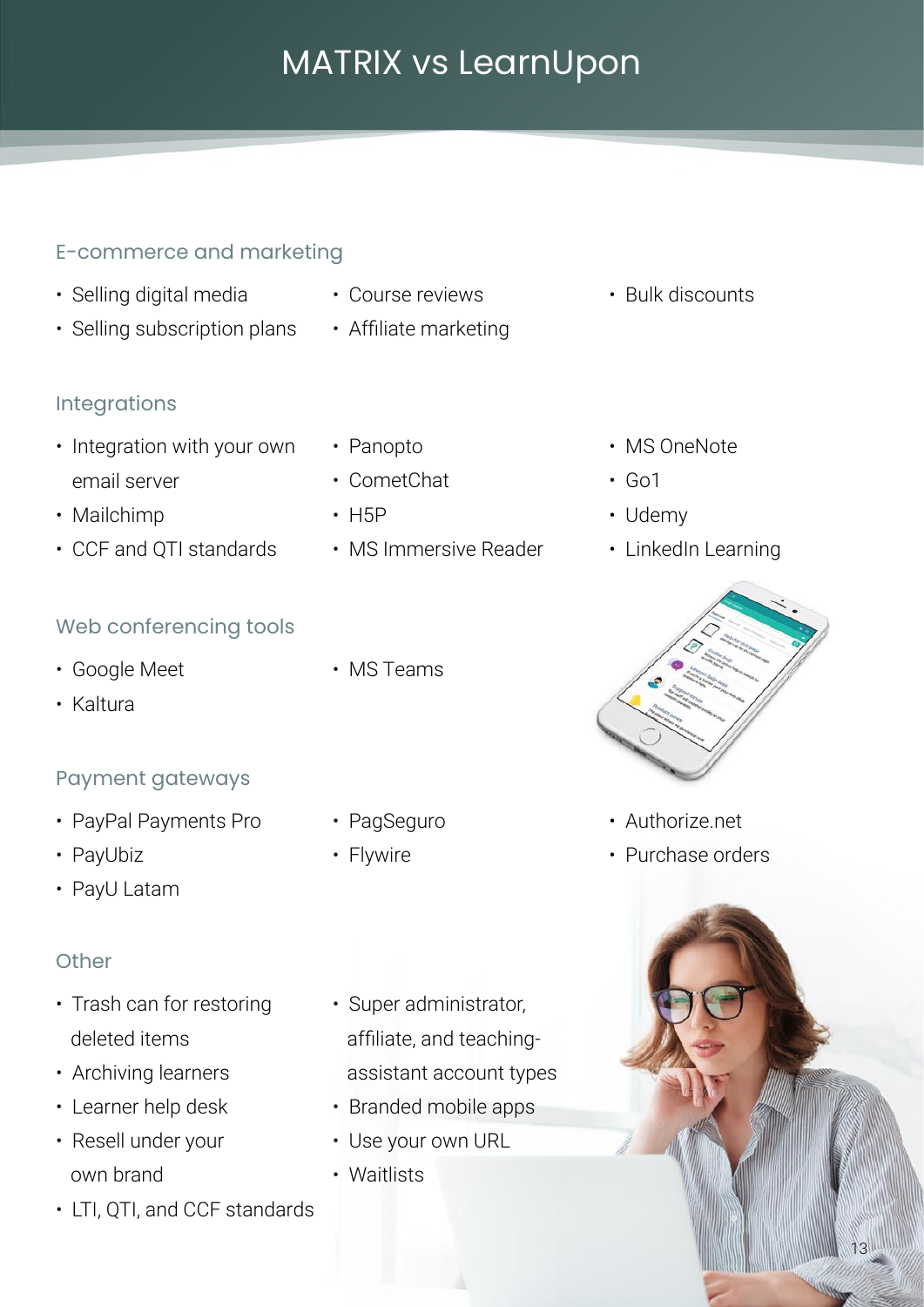### <span id="page-13-0"></span>Cost

MATRIX LMS plans range from \$549/month for 100 active learners (monthly billing), to \$4,699/month for 3,500 active learners (monthly billing). There is a discount for yearly billing. There are no setup fees, cancellation fees, storage fees, bandwidth fees, support fees, or other hidden costs. MATRIX offers advanced features, such as adaptive learning in each of the pricing plans.

LearnUpon pricing is scalable and it is also based on a monthly active user model. Active users are defined as any user who logs-in, in a given month. Standard plans range from \$850/month for 50 users and one portal to \$2,430/month for 500 users and 3 portals. There is also an Enterprise plan for companies with more than 500 users. The Enterprise plan for 2,000 users costs around \$5,000/month and \$6,100/month for 3,000 users. At LearnUpon, all the plans are billed annually in advance and there is a \$4,000 implementation fee.



514